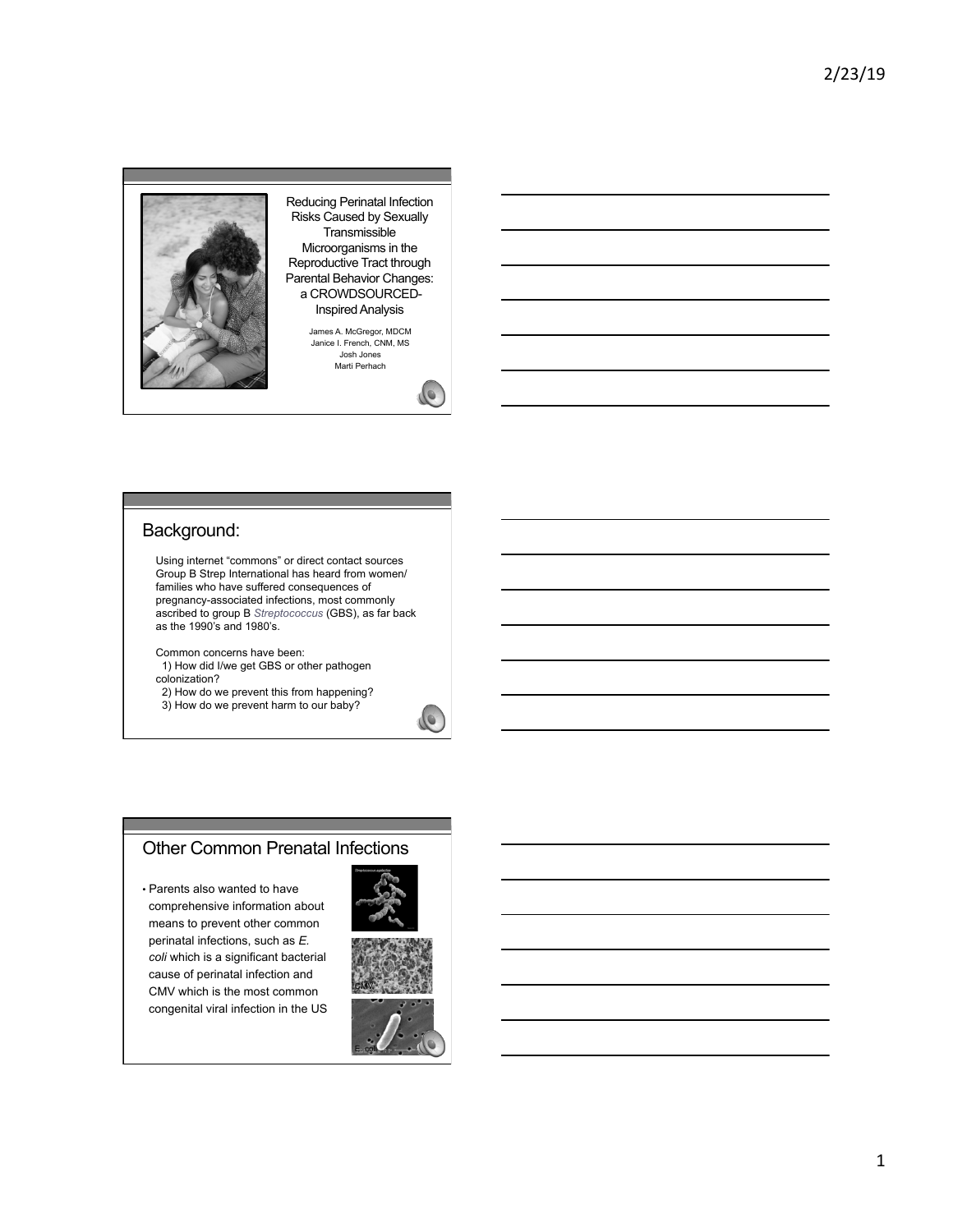### Goal

Respond appropriately to these parent inquiries to:

- 1) provide information for their closure and any subsequent pregnancies
- 2) identify gaps in knowledge or care
- 3) formulate strategies to prevent future perinatal loss or damage from vertical infections
- 4) guide perinatal infection research

# Common Gap in Knowledge

Parents were unaware that microorganisms not considered to cause sexually-transmitted infections could still be sexually transmissible.

#### Framework:

"Overall, by a number of mechanisms, it appears that in developed countries, between 1 and 2 pregnancies in 1000 end in a stillbirth caused by a bacterial infection. In developing countries, where the stillbirth rates may be 10 times those in developed countries, it appears that a much larger proportion of stillbirths is related to bacterial intrauterine infection.

Many common vertical infections, such as those caused by types of bacteria such as group B strep (GBS) and *E. coli,* and also by viruses such as the cytomegalovirus (CMV), are **not** considered to be sexually transmitted infections (STIs) by pregnancy care providers or public health officials.

McClure, E. M., & Goldenberg, R. L. (2009). Infection and stillbirth. Seminars in fetal in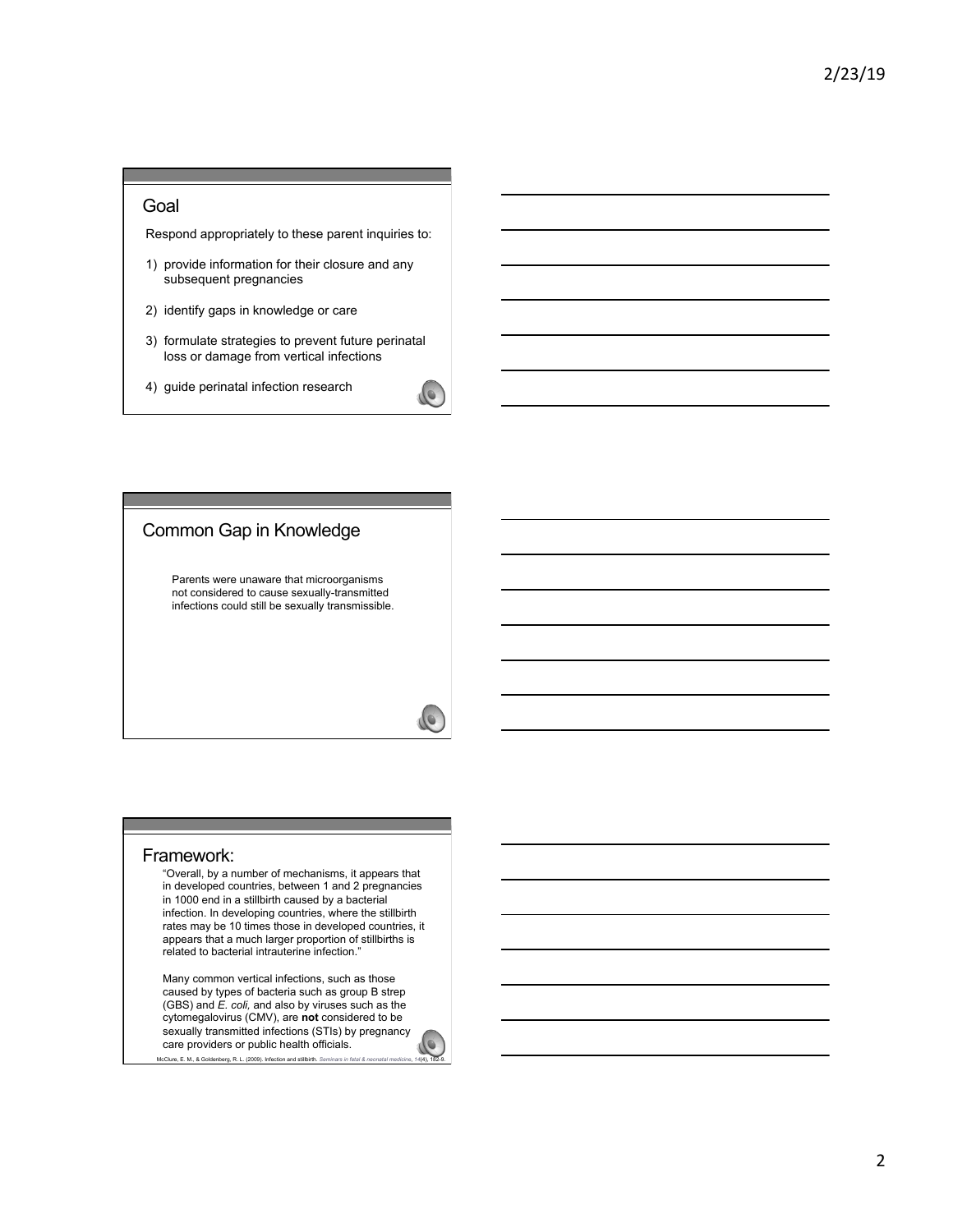# Definition of STIs

According to the CDC, sexually transmitted infections (STIs) are passed from one person to another through sexual activity including vaginal, oral, and anal sex.

They can also be passed from one person to another through intimate physical contact, such as heavy petting, though this is not very common.



However, many microorganisms occur naturally in the body or are in the environment and are therefore not considered STIs, but are still sexually transmissible and capable of harming unborn babies.

Note: Common and important reproductive tract-derived infections originate from the endogenous genitourinary and/or oral/gastrointestinal/skin microbiome (male or female).

**Dan M. et al. Sexually transmitted Escherichia coli urethritis and orchiepididymitis.**  Sexually Transmitted Diseases. 39(1):16-17, JAN 2012

 $\sqrt{\phantom{.}}$ 

# Why is GBS not considered an STI?

GBS is not considered an STI because it is naturallyoccurring or commensal in the gastrointestinal and reproductive tracts. Someone with no prior sexual experience may carry GBS.

However, GBS as well as other microorganisms can be transmissible by sexual contact including oral sex or through diet or other environmental sources.

SD Manning et al. Determinants of co-colonization with group B streptococcus among heterosexual college couples. Epidemiology. 2002 Sep;13(5):533-9.

S Kallimuddin, S Chen, T Barkham et al. B2015 epidemic of severe S/reptococcus agalactiae sequence type 283<br>infections in Singapore associated with the consumption of raw freshwater fish: a detailed analysis of clinical,<br>

J Morinis et al. Horizontal transmission of group B streptococcus in a neonatal intensive care unit. Paediatr Child Health. 2011 Jun-Jul; 16(6): e48–e50.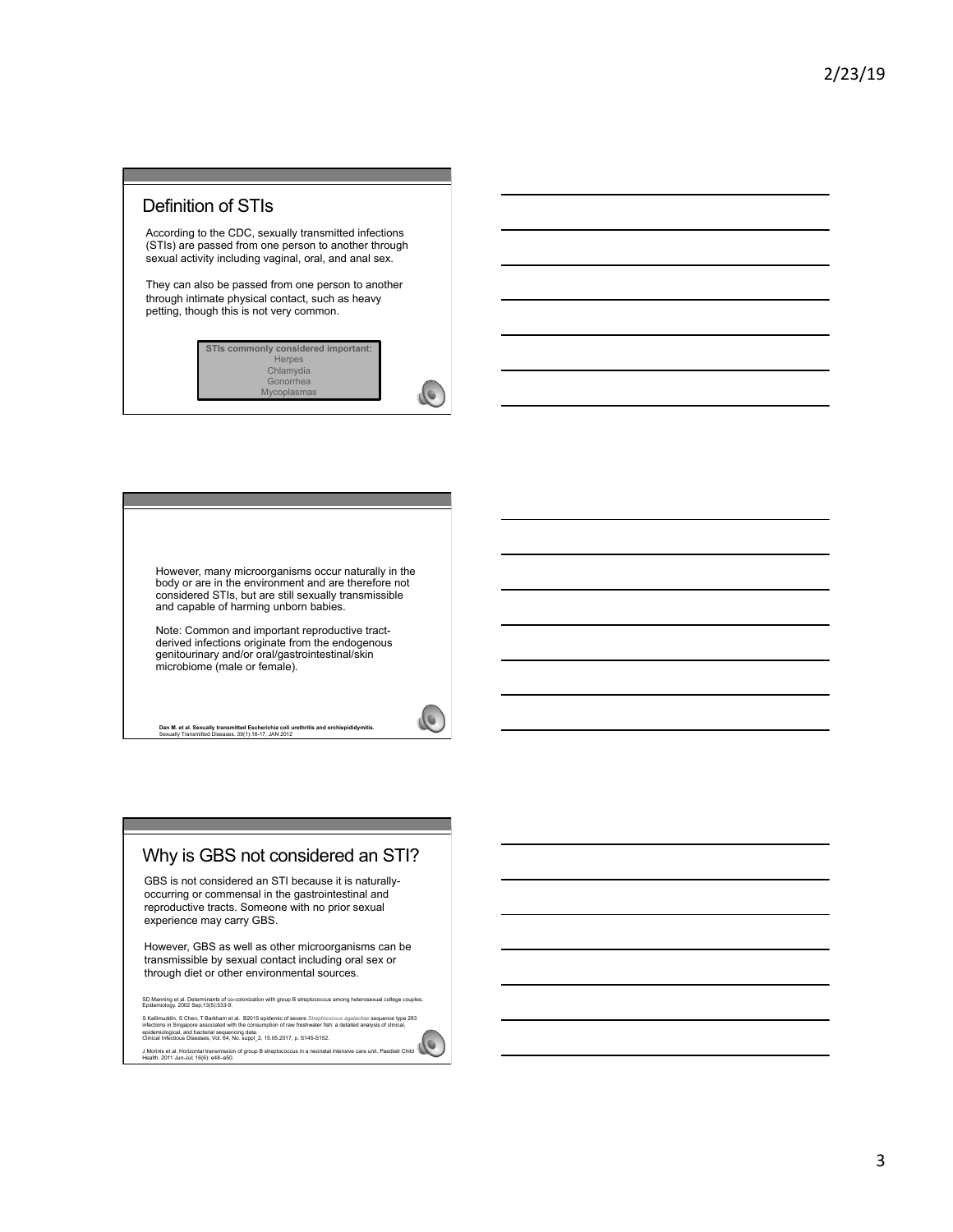### The Burden of Prenatal Infection Caused by GBS



**3,500,000** preterm births (each year) may be attributable to GBS which can cause preterm labor and a woman's water to break too soon. Being born too soon can cause lifelong health challenges for a baby. (1)

**57,000 possibly even up to 314,600** unborn babies die in their mother's womb or are born very sick due to GBS (each year). (1,2,3)

1) Estimates of the Burden of Group B Streptococcal Disease Worldwide for Pregnant Women, Stillichths, and<br>Children. Anna C. Seale et al. *Clinical Infectious Diseases,* Volume 65, Issue suppl\_2, 6 November 2017, Pages<br>2) 1437-45. 3) www.who.int/reproductivehealth/topics/maternal\_perinatal/stillbirth/en/ "An estimated 2.6 million stillbirths occur annually."

# Why is *E. coli* not considered an STI?

*Escherichia coli (E. coli)* is not considered an STI because these bacteria normally live in the intestines of people and animals.

E. coli can spread to the reproductive and urinary tracts of both men and women.

### The Burden of Prenatal Infection Caused by *E. coli*



https://www.cdc.gov/ecoli/general/index.html

"In developed countries, ascending bacterial infection, both before and after membrane rupture, with organisms such as Escherichia coli, group B streptococci, and Ureaplasma urealyticum is usually the most common infectious cause of stillbirth."

According to the World Health Organization, "An estimated 2.6 million stillbirths occur annually."

In one study, "*E. coli* was found in 25% of stillborn heart blood samples…"

McClure, E. M., & Goldenberg, R. L., (2009). Infection and stillbrith. Seminars in fetal & neonatal medicine, 14(4), 18)<br>www.who.int/reproductivehealth/topics/maternal\_perinatal/stillbirth/en/<br>Gnoland), 375(9724), 1482-90.



 $\sqrt{2}$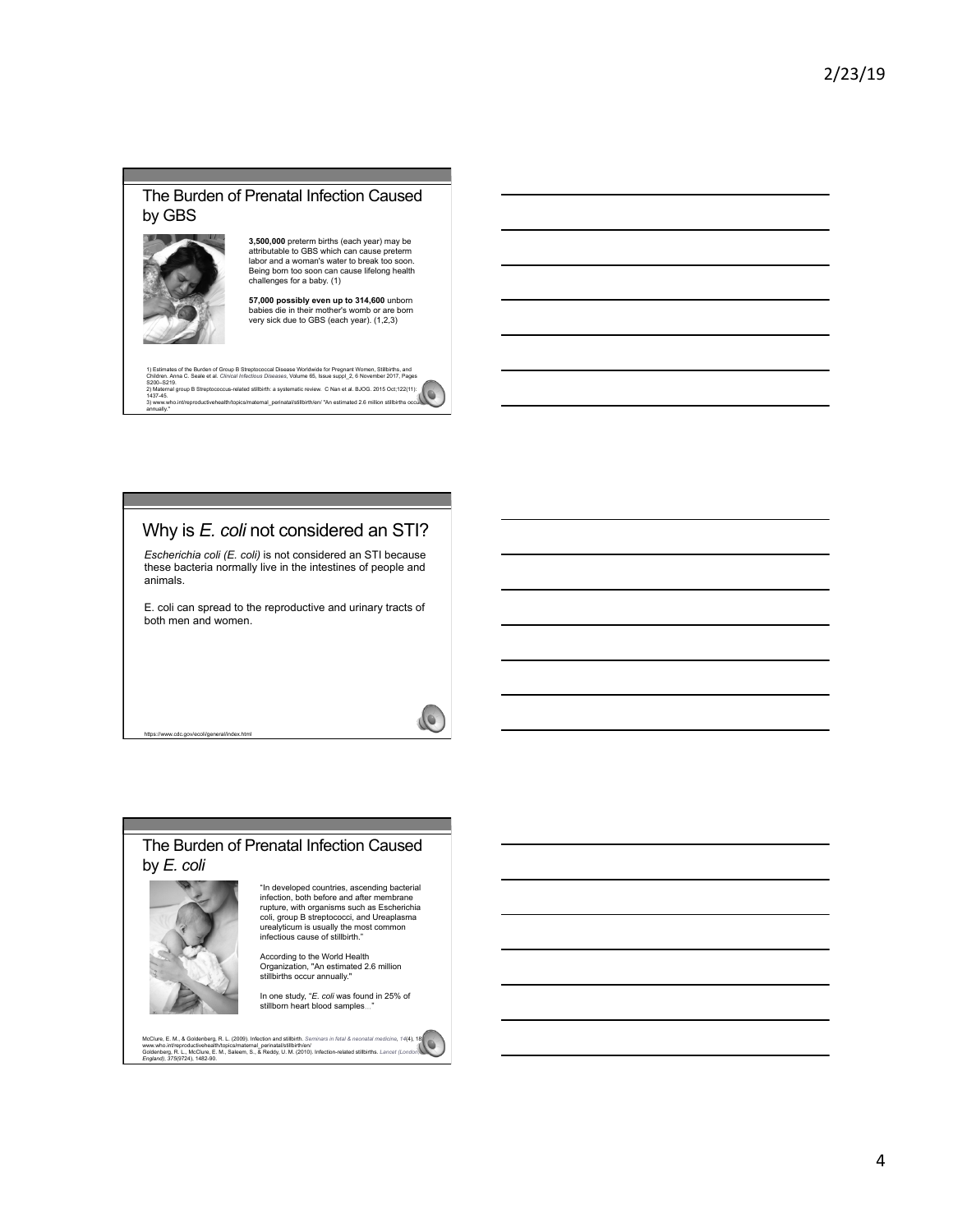### Why is CMV not considered an STI?

CMV is not generally considered a STI because CMV is commonly spread through saliva and urine, often of toddlers, transplanted organs, blood and breast milk.

However, CMV can also be spread by direct contact with semen and vaginal fluid. In studies, CMV has been isolated from the cervix of 13% to 23% of women attending clinics for suspected venereal disease.

Ziemann, M., & Hennig, H. (2013). Prevention of Transfusion-Transmitted Cytomegalovirus<br>Infections: Which is the Optimal Strategy?. Transfusion medicine and hemotherapy : offizielles<br>Organ der Deutschen Gesellschaft fur Tr

### NOTE:

CMV can be spread through blood transfusions so pregnant women should alert medical providers if pregnant BEFORE any transfusions since not all blood is tested for CMV.

Ziemann, M., & Hennig, H. (2013). Prevention of Transfusion-Transmitted Cytomegalovirus Infections: Which is the<br>Optimal Strategy?. Transfusion medicine and hemotherapy : offizielles Organ der Deutschen Gesellschaft fur<br>Tr

#### The Burden of Perinatal Infection Caused by CMV



In one study, "Evidence of CMV infection— viral DNA and foci of replication—was detected in fetal tissues and placentas from 15% of stillborn infants, greatly outnumbering other pathogens."

Congenital cytomegalovirus (CMV) infection in developed countries occurs with an incidence between 0.3% and 2.4% of all live births.

Cytomegalovirus infection is the most prevalent congenital infection in the world and is the leading infectious cause of mental retardation and sensorineural deafness.

Bonalumi, S., Trapanese, A., Santamaria, A., D'Emidio, L., & Mobili, L. (2011). Cytomegalovirus infection<br>In pregnancy: review of the literature. Journal of prenatal medicine, S(1), 1-8.<br>Lentore Pereira; Have We Overlooks



LO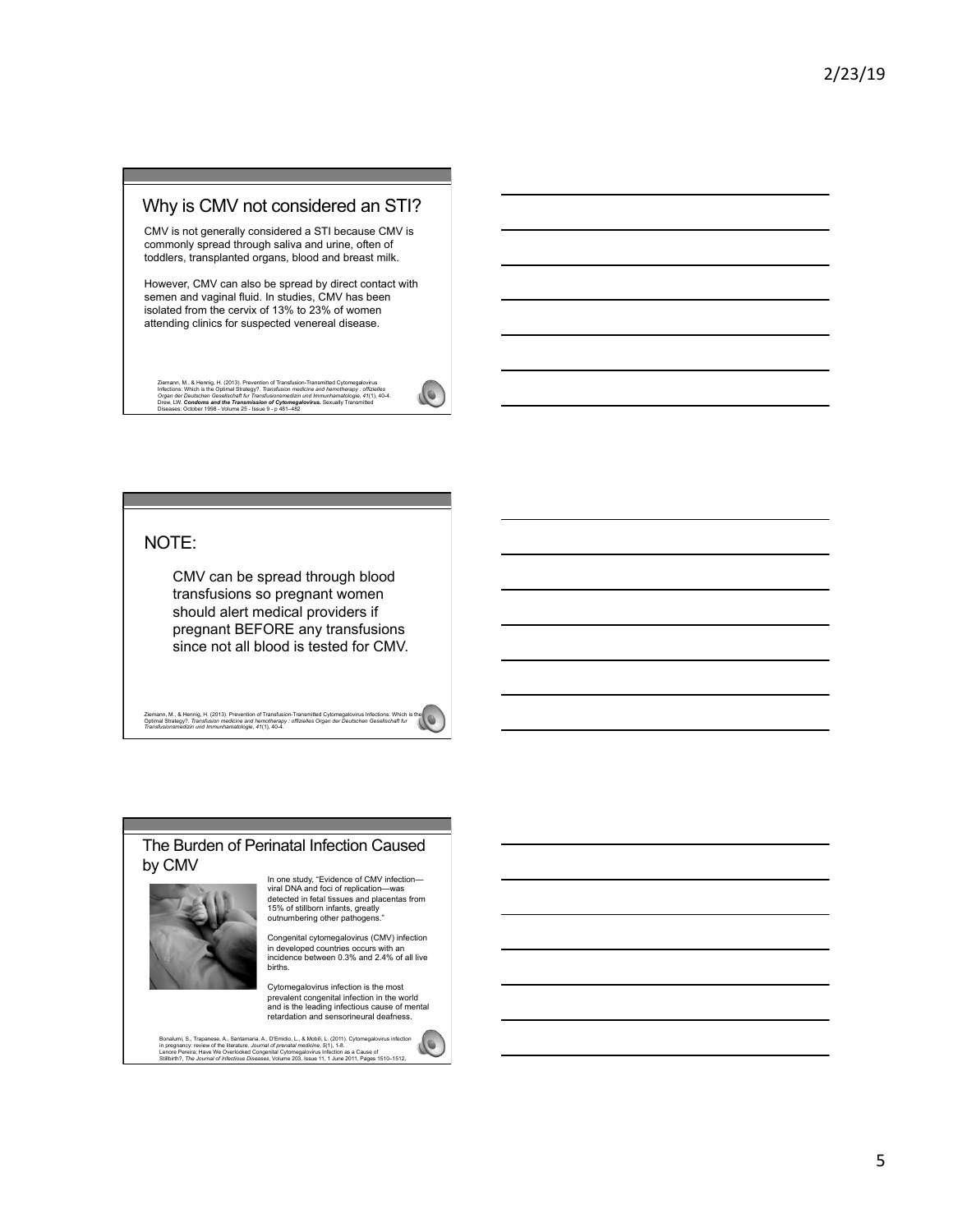



### Results:

1. Inquiring parents readily comprehended (microbe-host) pathophysiological principles including necessity to "screen and treat" commonly accepted STIs which are recommended to be screened during pregnancy by CDC, ACOG, or other agencies



### Results:

2. Parents of affected children frequently express frustration and dismay that pregnant women are not screened for recognized bacterial, viral, fungal, or pathologic vaginal microflora such as "BV" or dysbiosis because of "cost," or operational complexity, or tradition, or lack of proven benefit

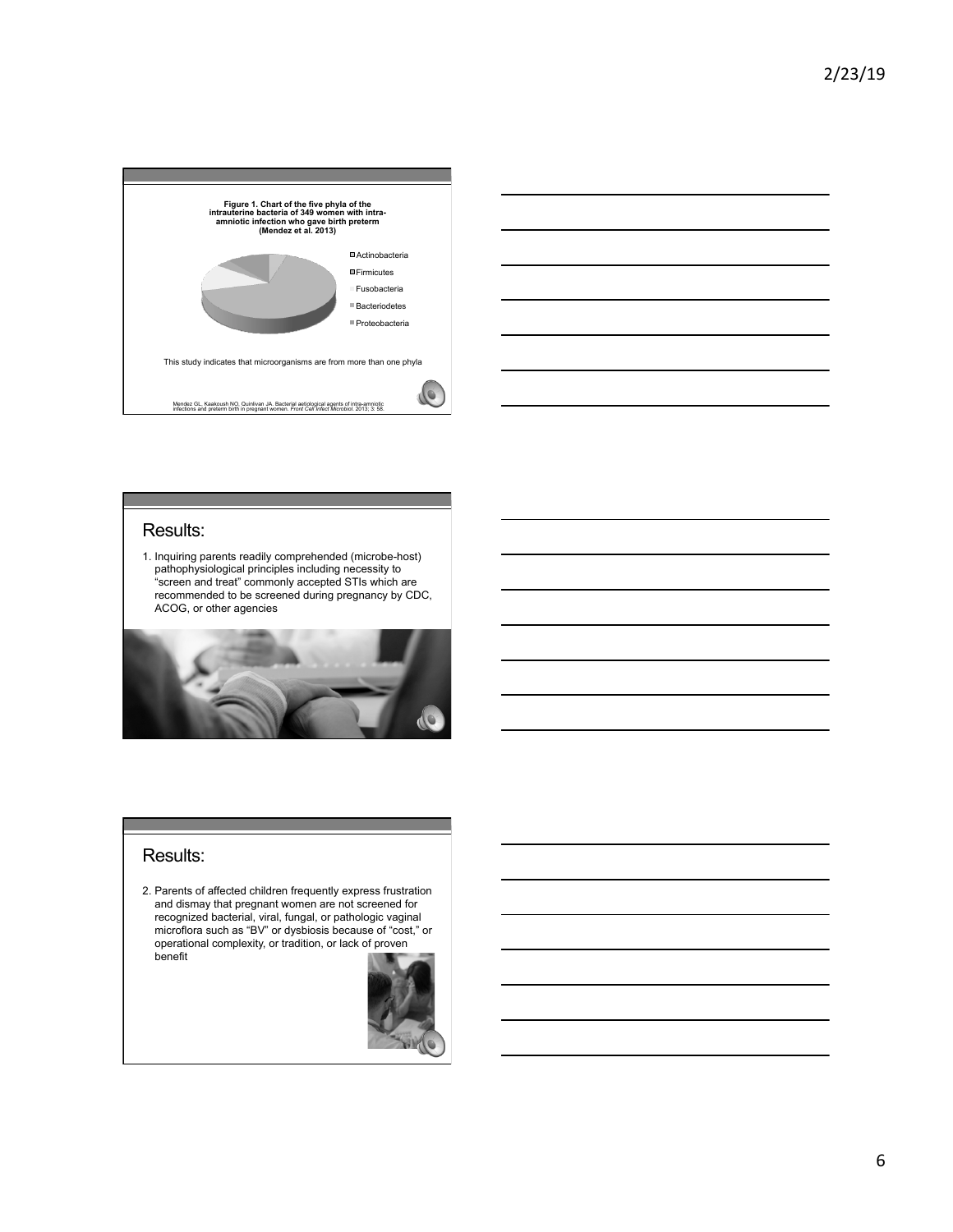### Results:

3. Parents of affected children frequently express frustration and dismay that although GBS is routinely screened for at 35-37 weeks gestation in many countries, treatment is not received for positive test results until labor and delivery even though GBS is known to cross intact membranes and cause stillbirth



### Results:

4. Once informed, parents readily understood that various microbes (GBS, CMV, HSV) may be transmitted or inoculated during sexual contact.

 Parents offered behaviorally-based recommendations for future research or immediate implementation including: a. avoidance of new or multiple sex contacts before or

- during pregnancy b. routine use of condoms or other "safe sex" barriers or
- abstinence to prevent microbiologic change during pregnancy
- c. avoidance of rectal/anal contact and possibly oral/ genital contact

### Results:

d. routine screening and treatment of abnormal urogenital microflora (ASB, UTI, vaginal dysbiosis)

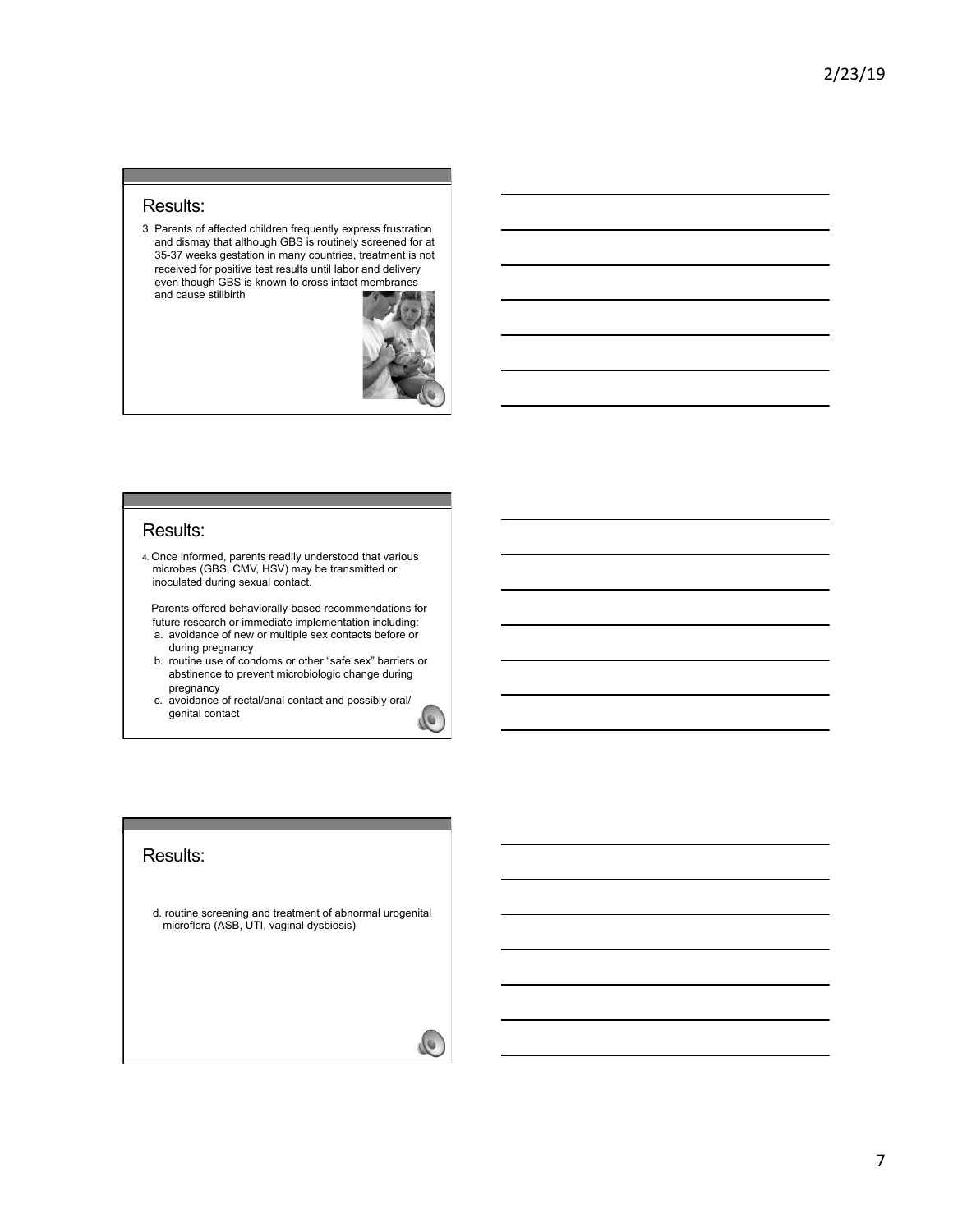### Results:

e. serologic testing for common relevant viral infections (HIV, HSV, CMV) so that serodiscordant couples can be identified and modify their behaviors

### Results:

f. Give advice to avoid douching which can disrupt normal, established microbiome-host relationships.

> In the United States, almost one in five women 15 to 44 years old douche

Douching is NOT recommended. Douching can lead to many health problems, including problems getting pregnant. Douching is also linked to vaginal infections and STIs.

In addition, the process of inserting fluid intravaginally can help to push harmful bacteria further up into the reproductive tract.

https://www.womenshealth.gov/a-z-topics/douching https://www.apha.org/policies-and-advocacy/public-health-policy-statements/policy-database/ 2014/07/29/13/06/vaginal-douching-and-adverse-health-outcomes

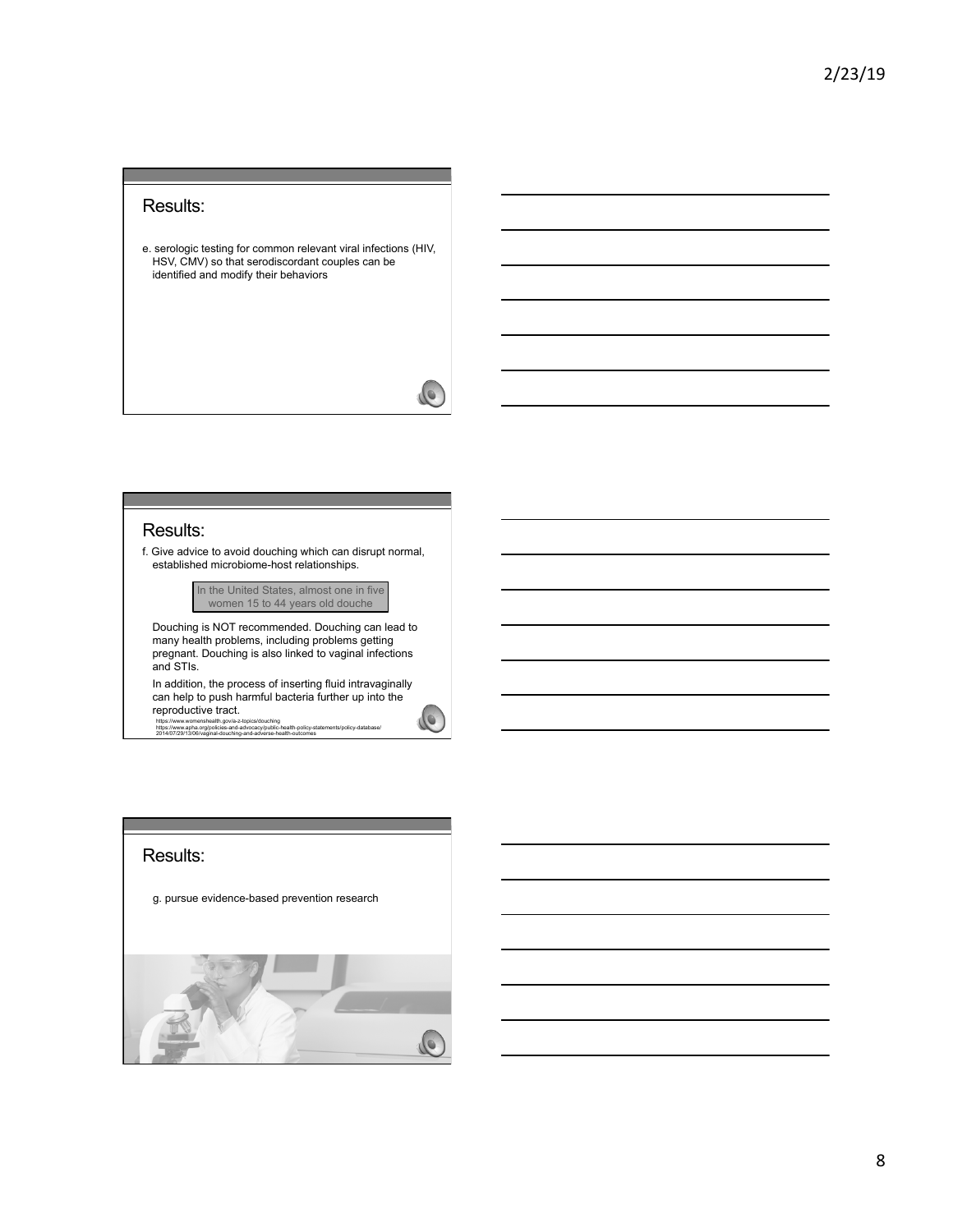| <b>Table 1. Parental Behaviors which</b><br><b>May REDUCE Spread of Perinatal Infections</b><br><b>Implicated in Stillbirth</b> |  |
|---------------------------------------------------------------------------------------------------------------------------------|--|
| Be selective with all personal contacts/enjoy monogamy!                                                                         |  |
| Avoid SALIVA contacts in daycare/religious/other settings                                                                       |  |
| Designate hygiene items (toothbrush, etc.) for personal use                                                                     |  |
| Avoid contact with possible HERPES sores                                                                                        |  |
| Avoid rectal/anal contact and possibly oral/genital contact                                                                     |  |
| Follow recommended strategies to help prevent infection<br>during sexual contact, e.g., condom usage, other barriers            |  |
| Avoid douching which can disrupt normal vaginal flora                                                                           |  |
| Alert medical providers if you are pregnant BEFORE any<br>transfusions (not all blood is tested for CMV)                        |  |





| Further questions<br>about GBS | • Can GBS colonization return after<br>testing? Yes<br>• Can my partner be colonized and<br>inoculate me through contact<br>after testing negative? Yes<br>• Does safe sex prevent GBS<br>colonization? Has not been<br>studied                                                                                                                               |
|--------------------------------|---------------------------------------------------------------------------------------------------------------------------------------------------------------------------------------------------------------------------------------------------------------------------------------------------------------------------------------------------------------|
|                                | Note: "CMV is often present in<br>semen, so it may be prudent to<br>include condom use as part of the<br>hygienic precautions given to<br>seronegative pregnant women."<br>Adler, SP, Nigro G. Prevention of Maternal-Fetal Transmission of<br>Cytomegalovirus, Clinical Infectious Diseases, Volume 57, Issue<br>suppl 4. 15 December 2013. Pages S189-S192. |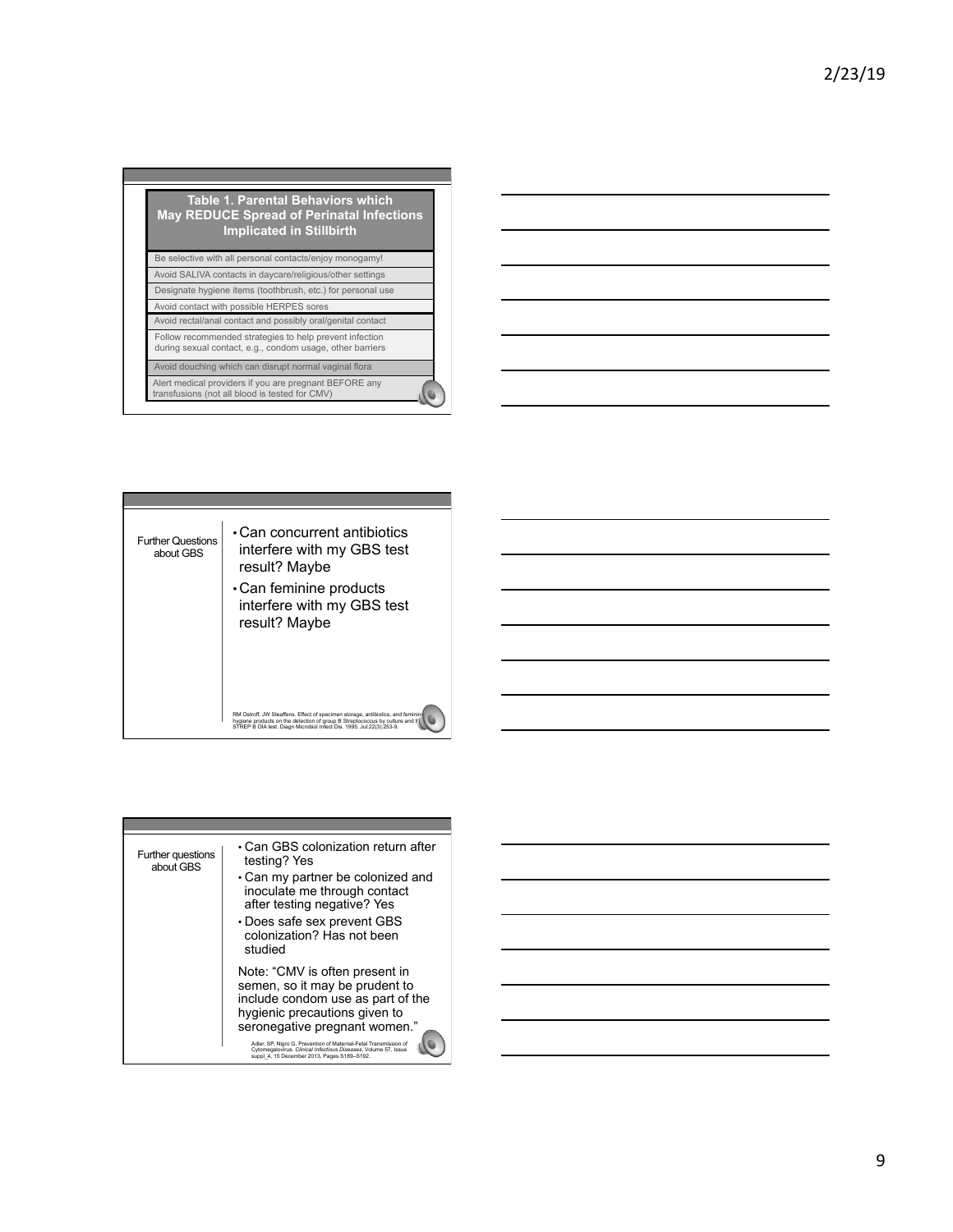

| Table 2. Possible candidates for<br>"perinatal pathogen" vaccination*<br>development/implementation strategies    |  |
|-------------------------------------------------------------------------------------------------------------------|--|
| Group B Streptococcus (GBS)                                                                                       |  |
| Haemophilus influenza, unencapsulated                                                                             |  |
| Cytomegalovirus (CMV)                                                                                             |  |
| Herpes simples virus-1 (HSV-1)                                                                                    |  |
| Herpes simplex virus-2 (HSV-2)                                                                                    |  |
| Human parvovirus B-19 (HPV-B19)                                                                                   |  |
| Neisseria gonorrhoeae                                                                                             |  |
| Chlamydia trachomatis                                                                                             |  |
| Ureaplasma parvum                                                                                                 |  |
| Syphilis                                                                                                          |  |
| Others ("BV" and E. coli)                                                                                         |  |
| *vaccinations already developed: Hepatitis E virus (HEV),<br>Hepatitis B virus (HBV), Human papilloma virus (HPV) |  |

### Recap

Parents of babies affected by perinatal infection are eager to know and understand how to help protect their babies from the wide variety of microorganisms that can cause perinatal infection.

Parents often feel blindsided that they did not know that many microorganisms are sexually transmissible even if not considered STIs.

They want to know and understand the various ways these microorganisms can possibly be acquired to change their behaviors as needed to help ensure a healthy baby.

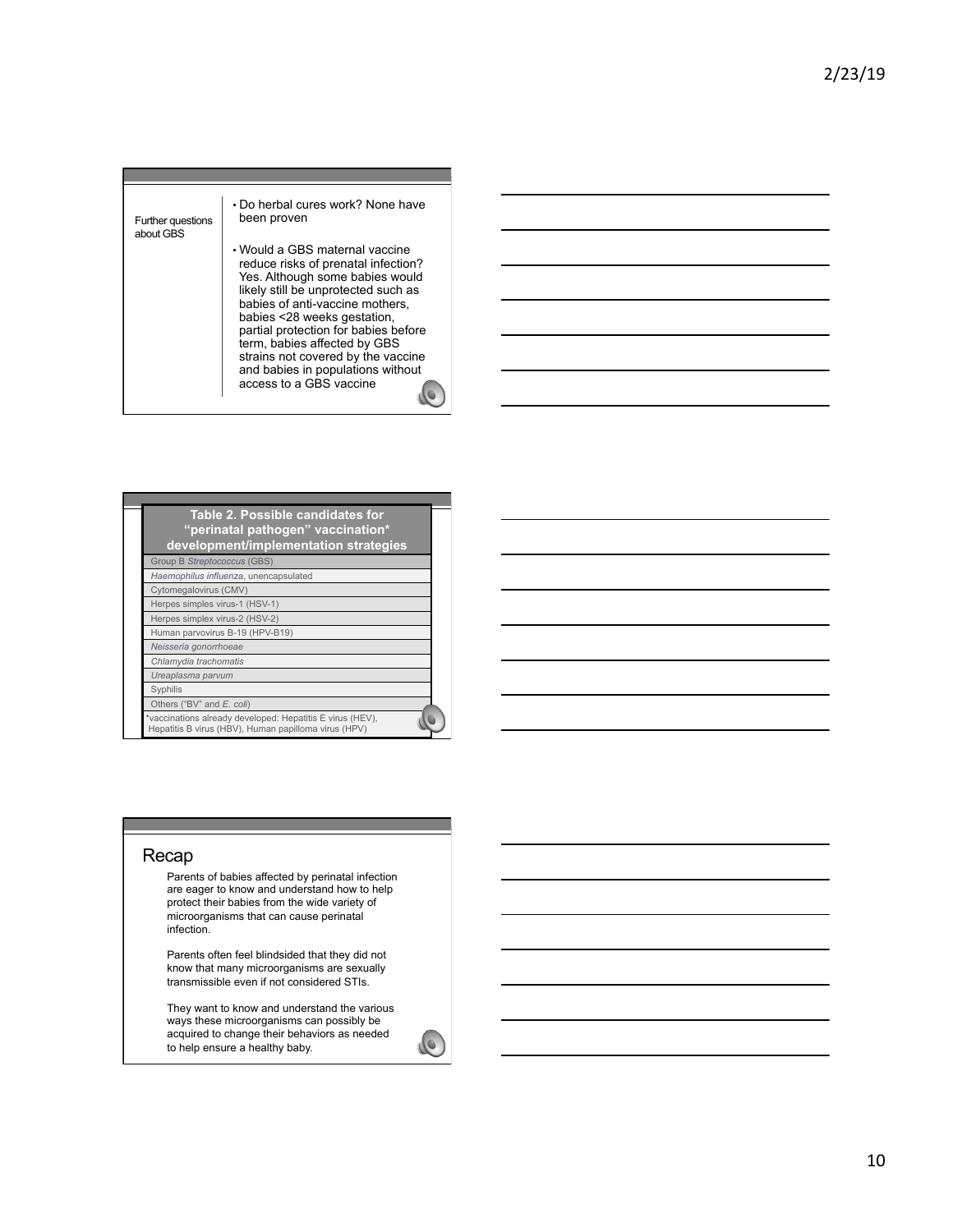### **Discussion**

How to best inform parents to be aware that:

- 1. Microorganisms are often not considered to be STIs, but still may be sexually transmissible CAUSING INOCULATION OF NON-COLONIZED PARTNERS (further research is needed to determine how often this occurs)
- 2. Even if test results are negative, caution in behavior choices may still be warranted as: a. microorganisms can be transient so status can
	-
	- change, and b. test results can show a false negative, and c. some microorganisms can cross intact membranes and infect babies prior to possible expected treatment during labor and delivery

### Conclusions:

Best ways to inform parents need to be tested and optimized.

Parents and providers and others are "ready and willing" to provide positive prevention directed suggestions.

#### Recommendations:

- 1. Encourage providers, parents, and perinatal organizations through the internet "commons" and personal conversations to inform parents as to what they need and want to know to be able to help reduce the risk of perinatal infections
- 2. Actively support evidence-based research
- 3. Evaluate educational materials (appropriate education of common parent questions remains a challenge and needs to be improved)
- 4. Translation of educational materials into common languages